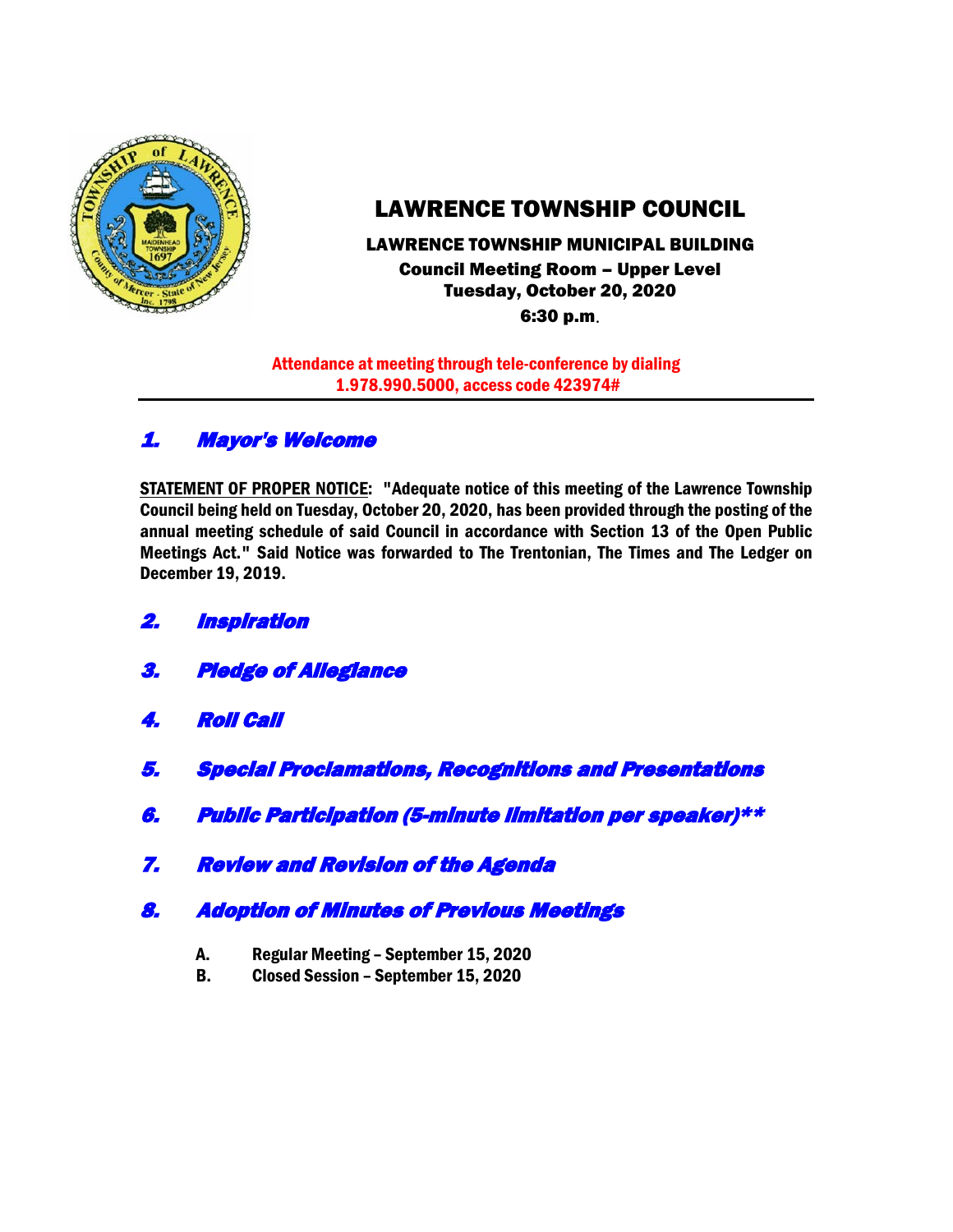# 9. Awarding and/or Rejecting of Bids\*

- A. #286 Authorizing Awarding a Contract for Bid No. 20-15 2020 Tree Removal
- B. #301 Authorizing Awarding a Contract for Bid No. 20-16 2020 Snow Plowing Services

# 10. Introduction of Ordinances**\*\***

- A. Ordinance No. 2370-20 AN ORDINANCE AUTHORIZING THE PRIVATE SALE OF CERTAIN LANDS OF THE TOWNSHIP OF LAWRENCE, COUNTY OF MERCER, NOT NEEDED FOR PUBLIC USE – Abermarle Road and Johnson Avenue
- B. Ordinance No. 2371-20 BOND ORDINANCE AMENDING BOND ORDINANCE BY THE TOWNSHIP OF LAWRENCE, COUNTY OF MERCER, STATE OF NEW JERSEY, IN PRDER TO REVISE THE DESCRIPTION OF THE IMPROVEMENT HEREIN
- C. Ordinance No. 2372-20 AN ORDINANCE AMENDING CHAPTER 435 OF THE LAWRENCE TOWNSHIP ADMINISTRSTIVE CODE ENTITLED 'MOTOR VEHICLES AND TRAFFIC' – Handicapped Parking
- D. Ordinance No. 2373-20 ORDINANCE AMENDING SECTION 409, APARTMENT AND TOWNHOUSE DISTRICT OF THE LAWRENCE TOWNSHIP LAND USE ORDINANCE

# 11. Adoption of Ordinances\*

- A. Ordinance No. 2366-20 AN ORDINANCE AMENDING CHAPTER 435 OF THE LAWRENCE TOWNSHIP ADMINISTRSTIVE CODE ENTITLED 'MOTOR VEHICLES AND TRAFFIC' – Handicapped Parking
- B. Ordinance No. 2367-20 AN ORDINANCE AMENDING CHAPTER 156 'FEES' OF THE LAWRENCE TOWNSHIP ADMINISTRATIVE CODE
- C. Ordinance No. 2368-20 AN ORDINANCE AMENDING CHAPTER 435 OF THE LAWRENCE TOWNSHIP ADMINISTRATIVE CODE ENTITLED 'MOTOR VEHICLES AND TRAFFIC'
- D. Ordinance No. 2369-20 AN ORDINANCE AMENDING ORDINANCE NO. 2279-17 AMENDING THE CONSOLIDATED LICENSE, PERMIT AND FEE CHAPTER OF THE LAWRENCE TOWNSHIP ADMINISTRATIVE CODE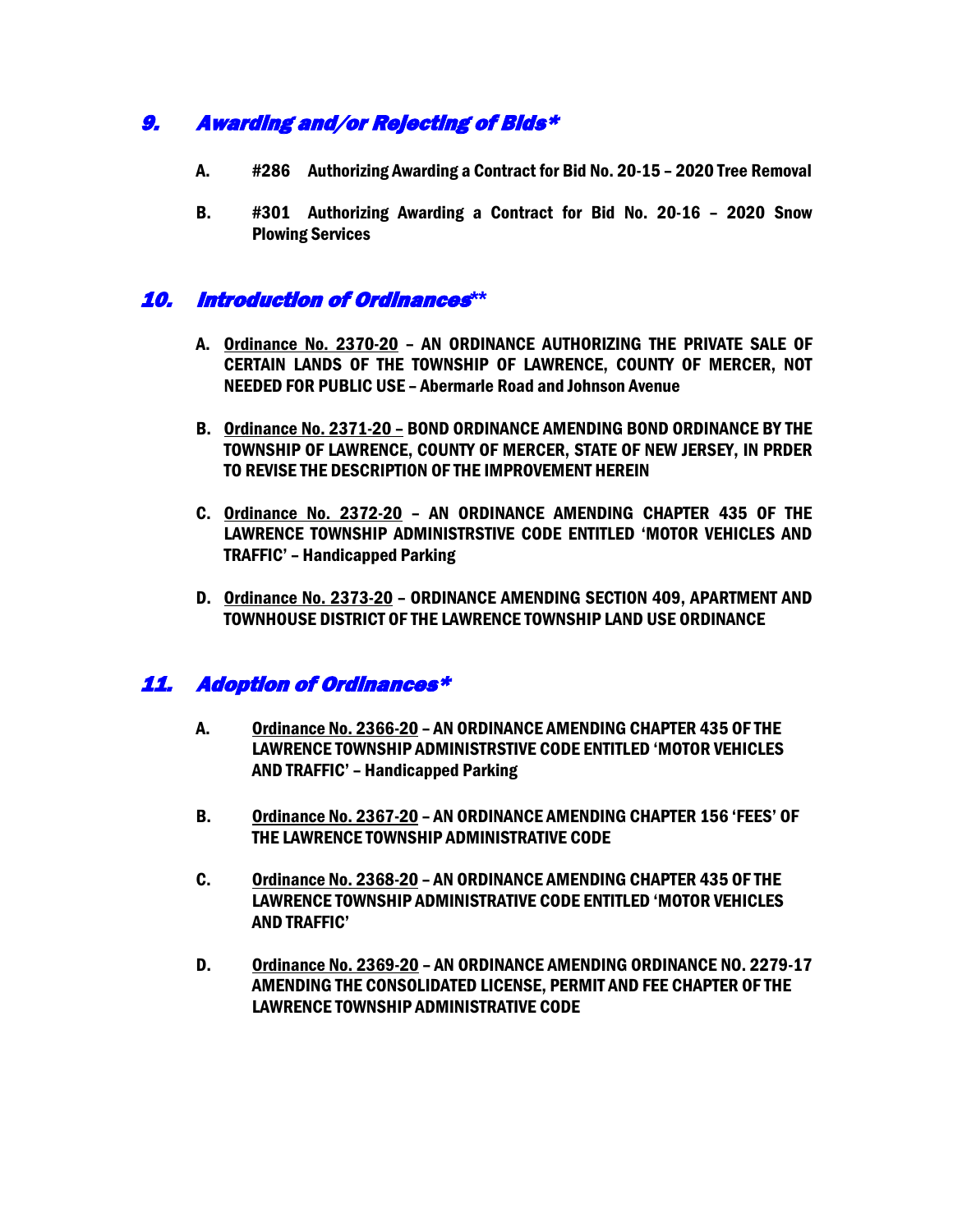- 12. Manager's Report
- 13. Attorney's Report
- 14. Clerk's Report
- 15. Unfinished Business
- 16. New Business
- 17. Public Participation (3-minute limitation per speaker)\*\*

## 18. Resolutions

- A. Bond Acceptance
	- 1) #287 Authorizing Acceptance of Bonding for PSIP Metrix, SP-06/18

### B. Bond Release

- 1) #302 Authorizing Release of Grading/Soil Stabilization Bond for 135 Roxboro Road, S-01/10
- 2) #303 Authorizing Release of Grading/Soil Stabilization Bond for McDonalds, SP-01/18
- 3) #304 Authorizing Partial Release of Performance Bond for PSIP Metrix, SP-06/18
- 4) #305 Authorizing Release of Grading/Soil Stabilization Bond for PSIP Metrix, SP-06/18

#### C. Escrow Release

- 1) #306 Authorizing Release of Escrow for McDonalds, SP-01/18
- 2) #307 Authorizing Release of Escrow for PSIP Metrix, SP-06/18
- 3) #308 Authorizing Release of Escrow for 126 Carter Road, IP-25/20

#### D. Refunds

- 1) #288 Authorizing the Refund of a Construction Permit Fee
- 2) #299 Authorizing the Refund of Tax Overpayment
- 3) #300 Authorizing the Refund of Sewer Overpayment

#### E. Special Items of Revenue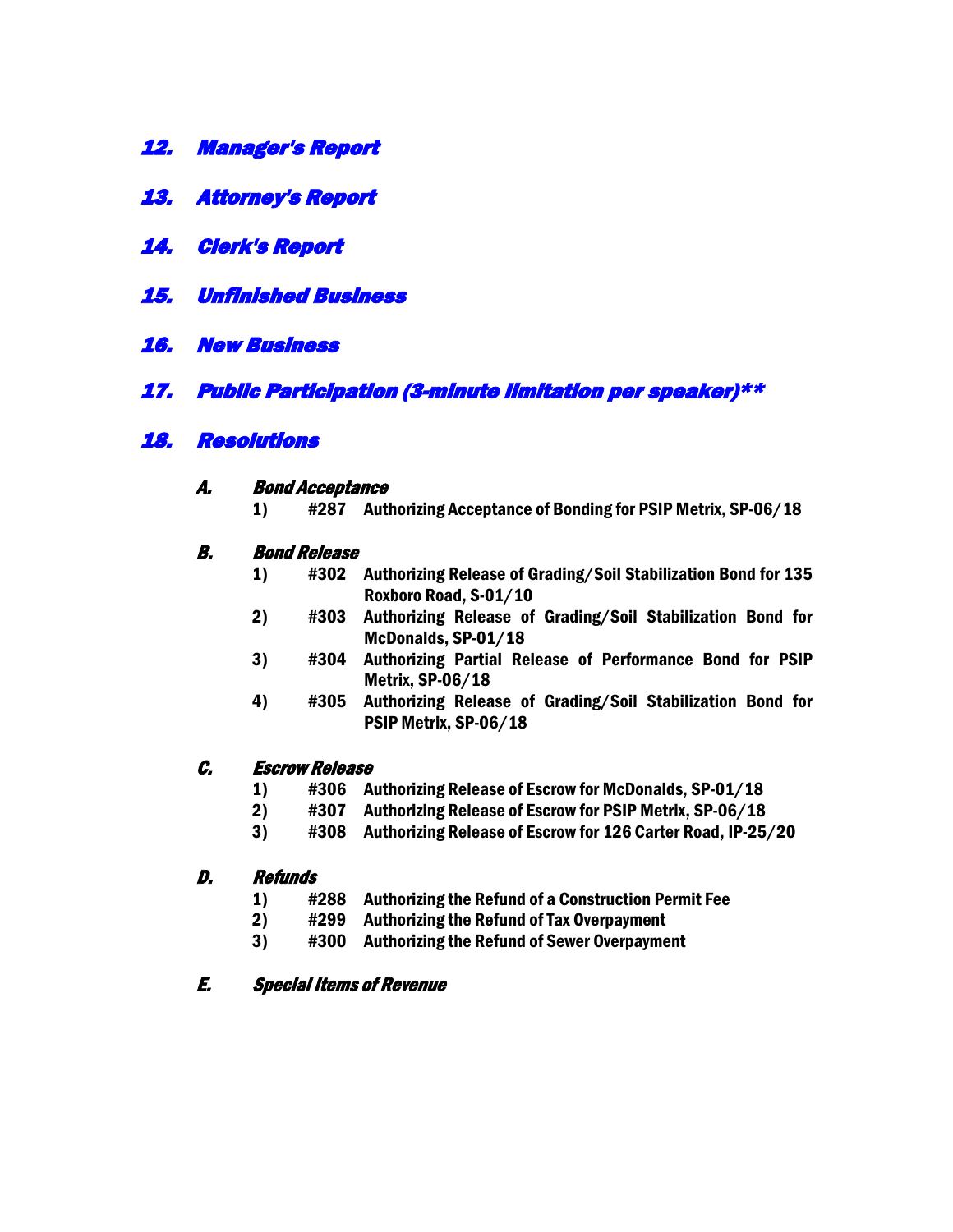## F. Professional Services Agreements

- 1) #296 Authorizing Awarding a Professional Services Agreement for Engineering Services for the Traffic Signal at Princeton Pike and Darrah Lane
- 2) #297 Authorizing Awarding a Professional Services Agreement for the Update of Stormwater Mapping
- 3) #309 Authorizing Amending the Professional Services Agreement for the Township Attorney

## G. Grants

### H. Miscellaneous

- 1) #289 Authorizing Amending the Contract for Cold Soil Road Grading Improvements - Keefe Road to Van Kirk Road- Change Order #1
- 2) #290 Authorizing Amending the Contract for the 2019 Drainage Improvements – Phase 2 - Change Order #1
- 3) #291 Authorizing Amending the Contract for the Veterans Park Comfort Station – Change Order #3
- 4) #292 Authorizing Resolution for Procedure for Administration and Inspection of Federal Aid Highway Projects
- 5) #293 Authorizing Application to New Jersey Department of Transportation for Funding on the Brunswick Pike Streetscape Improvements
- 6) #294 Authorizing the Revenue for Municipal Alliance \$9,301.00
- 7) #295 Authorizing the Appointment of School Traffic Guards for 2020- 2021
- 8) #298 Authorizing a Municipal Official to Bid at Tax Sale
- 9) #310 Authorizing the Mayor to Enter Into a Shared Services Agreement with the County of Mercer for Public Health Preparedness and Response to Bioterrorism, Outbreaks of Infectious Disease, and Other Public Health Threats and Emergencies
- 10) #311 Authorizing a Public Auction by the Director of Public Works
- 11) #312 Authorizing the Purchase of One 2020 Toro Groundmaster 5900, 16'-Cut, Mower with Canopy
- 12) #313 Authorizing the Purchase of One 2020 Ford F-250 EW XL 4WD Regular Cab 8' Box with Plow from State Contract Vendor
- 13) #314 Authorizing the Purchase of Four 2021 Ford Utility Police Interceptor Vehicles from State Contract Vendor
- 14) #315 Authorizing a Closed Session Immediately Following the Regular Meeting to Discuss Union Labor Negotiations and Mt. Laurel Issues
- 15) #316 Authorizing the First Updated Version of the Lawrence Township Employee Handbook
- 16) #317 Authorizing a Payment to Lee's Emergency Equipment from the Insurance Fund
- 17) #318 Authorizing a Payment to the Court Depository Fund